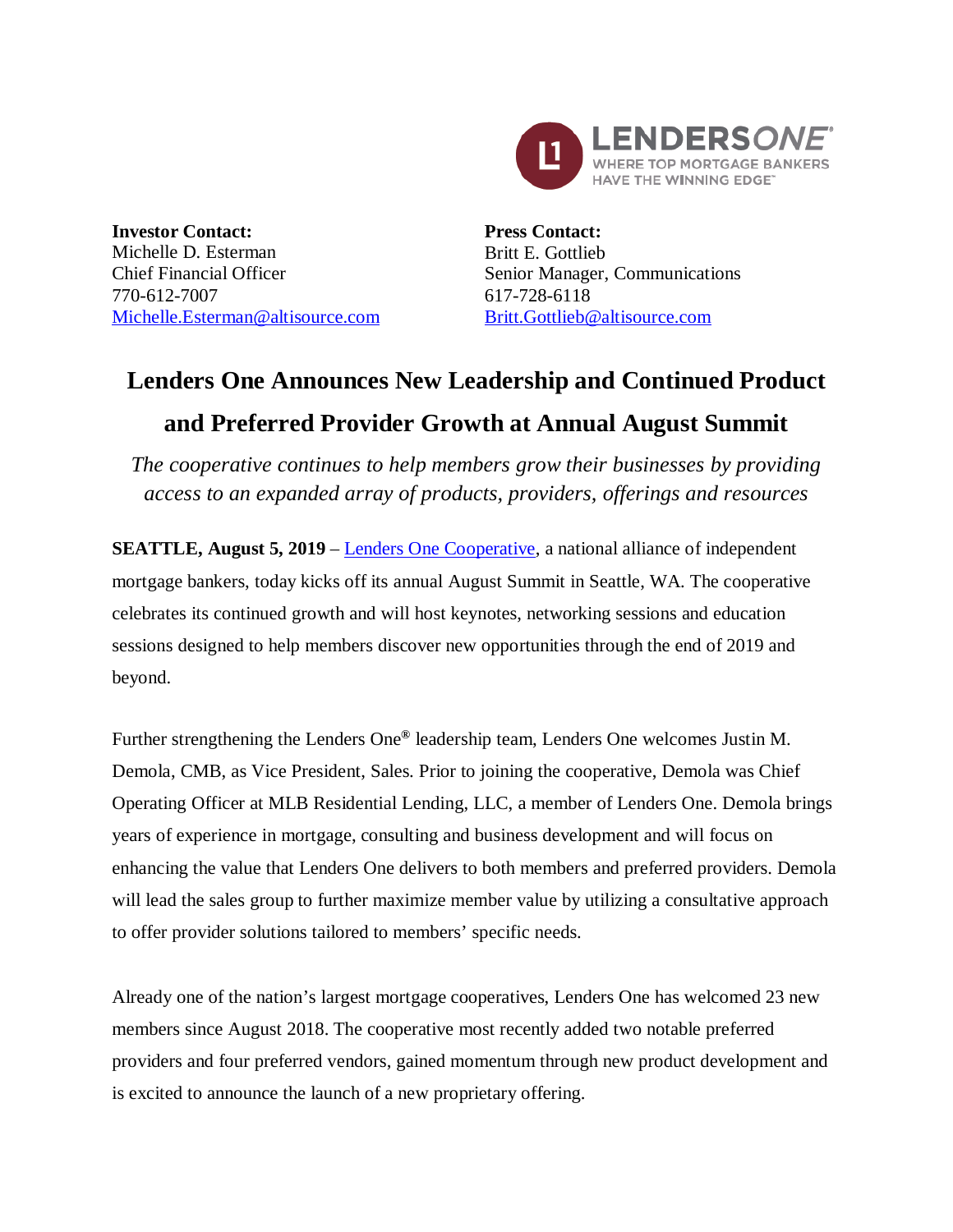## § **New preferred providers:**

- o **Constructive Mortgage Services**. A national lender that features two types of business-purpose lending products for Lenders One members: bridge financing (fix and flip, renovation loans) and single asset rental property loans.
- o **Luxury Mortgage**. A national mortgage banking firm that offers Lenders One members a comprehensive Non-QM product suite on a delegated or nondelegated underwriting basis.
- § **New preferred vendors:**
	- o **Blend**. A cloud-based technology platform, currently specific to home lending, delivers speed and efficiency to lenders so they can serve the modern borrower amid rising competition and changing regulations.
	- o **Botsplash**. A digital messaging software that connects agents and customers across any digital platform (i.e. email, website, text, social media) and helps businesses adopt a digital strategy through live chat and automation.
	- o **Candor Fintech**. The world's first and only Loan Engineering System™ (LES) that underwrites a loan in seven seconds, is backed by a defect policy that works within a member's LOS and utilizes dual AI platforms and a blockchain database.
	- o **MBS Highway**. MBS Highway helps LO's convert more conversations with customers into applications and transforms originators from salespeople into advisors.
- § **Momentum gained, Lenders One® eClosing by DocMagic**. Launched in August 2018 as a complete eClosing solution for borrowers, lenders and investors, the solution provides an entirely paperless workflow that integrates every component of the closing process and guides users through each step. Lenders One has gained momentum with onboarding five new members with six members in contract and over 30 members actively exploring the solution.
- § **New portal, L1 Connect**. Designed specifically for Lenders One members, L1 Connect allows members to connect on a daily basis and access content, education and resources. The platform grants access to the Member Exchange, a real-time forum with discussions on topical themes in the industry as well as a library of over 50 preferred providers, offerings, solutions and contact information.